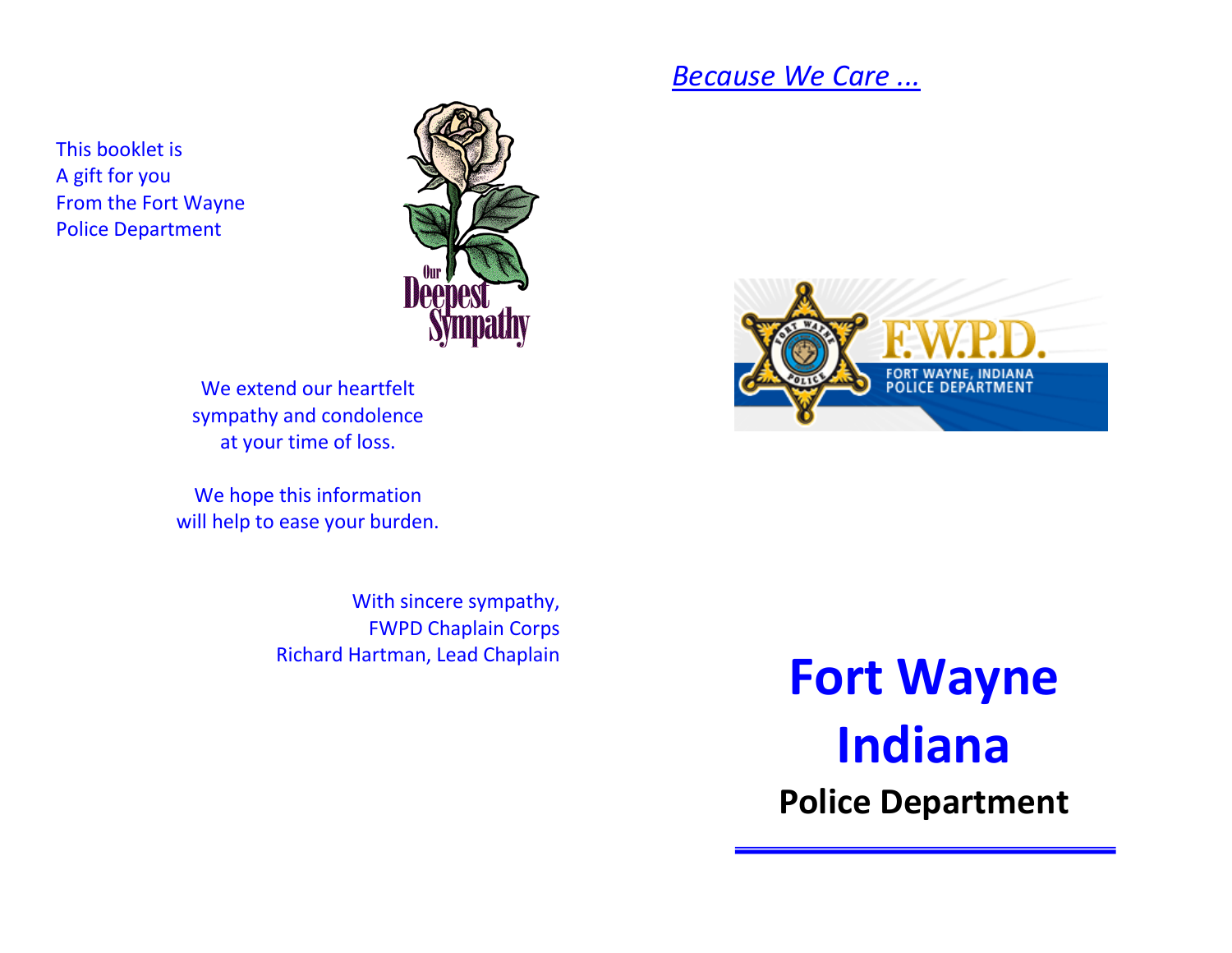

**Office of the Chief Fort Wayne Police Department Fort Wayne, Indiana**

\_\_\_\_\_\_\_\_\_\_\_\_\_\_\_\_\_\_\_\_\_\_\_\_\_\_\_\_\_\_\_\_\_\_\_\_\_\_

\_\_\_\_\_\_\_\_\_\_\_\_\_\_\_\_\_\_\_\_\_\_\_\_\_\_\_\_\_\_\_\_\_\_\_\_\_\_

\_\_\_\_\_\_\_\_\_\_\_\_\_\_\_\_\_\_\_\_\_\_\_\_\_\_\_\_\_\_\_\_\_\_\_\_\_\_

\_\_\_\_\_\_\_\_\_\_\_\_\_\_\_\_\_\_\_\_\_\_\_\_\_\_\_\_\_\_\_\_\_\_\_\_\_\_

\_\_\_\_\_\_\_\_\_\_\_\_\_\_\_\_\_\_\_\_\_\_\_\_\_\_\_\_\_\_\_\_\_\_\_\_\_\_

\_\_\_\_\_\_\_\_\_\_\_\_\_\_\_\_\_\_\_\_\_\_\_\_\_\_\_\_\_\_\_\_\_\_\_\_\_\_

\_\_\_\_\_\_\_\_\_\_\_\_\_\_\_\_\_\_\_\_\_\_\_\_\_\_\_\_\_\_\_\_\_\_\_\_\_\_

\_\_\_\_\_\_\_\_\_\_\_\_\_\_\_\_\_\_\_\_\_\_\_\_\_\_\_\_\_\_\_\_\_\_\_\_\_\_

\_\_\_\_\_\_\_\_\_\_\_\_\_\_\_\_\_\_\_\_\_\_\_\_\_\_\_\_\_\_\_\_\_\_\_\_\_\_

\_\_\_\_\_\_\_\_\_\_\_\_\_\_\_\_\_\_\_\_\_\_\_\_\_\_\_\_\_\_\_\_\_\_\_\_\_\_

\_\_\_\_\_\_\_\_\_\_\_\_\_\_\_\_\_\_\_\_\_\_\_\_\_\_\_\_\_\_\_\_\_\_\_\_\_\_

\_\_\_\_\_\_\_\_\_\_\_\_\_\_\_\_\_\_\_\_\_\_\_\_\_\_\_\_\_\_\_\_\_\_\_\_\_\_

\_\_\_\_\_\_\_\_\_\_\_\_\_\_\_\_\_\_\_\_\_\_\_\_\_\_\_\_\_\_\_\_\_\_\_\_\_\_

\_\_\_\_\_\_\_\_\_\_\_\_\_\_\_\_\_\_\_\_\_\_\_\_\_\_\_\_\_\_\_\_\_\_\_\_\_\_

\_\_\_\_\_\_\_\_\_\_\_\_\_\_\_\_\_\_\_\_\_\_\_\_\_\_\_\_\_\_\_\_\_\_\_\_\_\_

\_\_\_\_\_\_\_\_\_\_\_\_\_\_\_\_\_\_\_\_\_\_\_\_\_\_\_\_\_\_\_\_\_\_\_\_\_\_

\_\_\_\_\_\_\_\_\_\_\_\_\_\_\_\_\_\_\_\_\_\_\_\_\_\_\_\_\_\_\_\_\_\_\_\_\_\_

\_\_\_\_\_\_\_\_\_\_\_\_\_\_\_\_\_\_\_\_\_\_\_\_\_\_\_\_\_\_\_\_\_\_\_\_\_\_

Dear Friend,

On behalf of the entire Fort Wayne Police Department, please allow me to express our sincerest sympathies and sorrow for your loss. My heart goes out to you and your family.

While there are no words to make this situation easier, it is my hope that this letter and additional information will provide some comfort to you and your family during this time. You will find important phone numbers, resources, and helpful tips in the literature enclosed that may offer guidance and ease the burden of the difficult tasks ahead.

If there is some way that the Fort Wayne Police Department may be of further assistance, please do not hesitate to phone my office at 260-427-1230.

With deepest sympathy,

Stephen R. Reed

Stephen R. Reed Chief of Police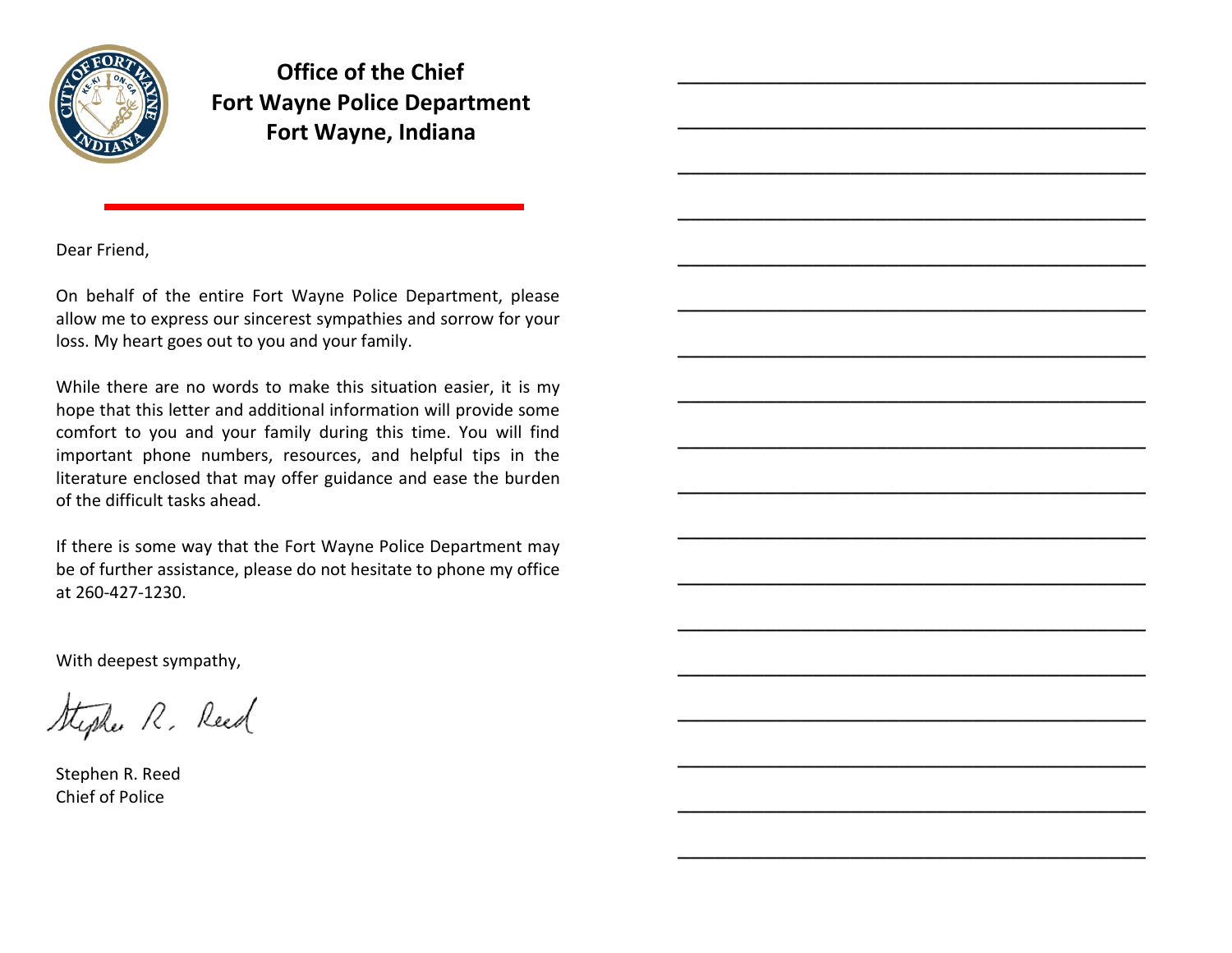## **Resources for Recovery**

(page 13)

#### *General Grief Support*

*Center for Loss*  Dr. Alan D. Wolfelt (970) 226-6050 http://www.centerforloss.com/

*Hospice Foundation of America* http://www.hospicefoundation.org/griefandLoss

*Grief Net* http://rivendell.org

#### *Loss of a Child*

*Compassionate Friends* http://www.compassionatefriends.org 877-969-0010 (toll-free) 630-990-0010

#### *For Children*

*Erin's House*  http://www.erinshouse.org 260-423-2466 — Office 5670 YMCA Park Drive West Fort Wayne, IN 46835

### *"What Do I Do Now?"*

#### **Basic information for survivors**

|  |  |  |  |  |  | 1. Some things you may need to do in the next few hours: |  |  |
|--|--|--|--|--|--|----------------------------------------------------------|--|--|
|--|--|--|--|--|--|----------------------------------------------------------|--|--|

 $\Box$  Notify Family and Friends

 $\Box$  Contact a Funeral Home (page 4 has a local list)

□ Phone the Allen County Coroner's Office at 449-7389 with the name of the funeral home you wish to use

□ Phone Victim's Assistance at 427-1205

\_\_\_\_\_\_\_\_\_\_\_\_\_\_\_\_\_\_\_\_\_\_\_\_\_\_\_\_\_\_\_\_\_\_\_\_\_\_\_\_\_\_\_\_\_\_\_\_\_\_

**2. Location of belongings**: \_\_\_\_\_\_\_\_\_\_\_\_\_\_\_\_\_\_\_\_\_\_\_\_\_\_\_\_\_\_\_\_

**3. Location of the Remains of the Deceased**

**4. Do not go to the Coroner's Office.** (see next page) You may obtain copies of the death certificate from the funeral home.

\_\_\_\_\_\_\_\_\_\_\_\_\_\_\_\_\_\_\_\_\_\_\_\_\_\_\_\_\_\_\_\_\_\_\_\_\_\_\_\_\_\_\_\_\_\_\_\_\_\_\_\_

\_\_\_\_\_\_\_\_\_\_\_\_\_\_\_\_\_\_\_\_\_\_\_\_\_\_\_\_\_\_\_\_\_\_\_\_\_\_\_\_\_\_\_\_\_\_\_\_\_\_\_\_\_\_

**5. You may obtain a copy of a police report** from the Fort Wayne Police Department, 1 E. Main Street, 427-1222. [Note that it takes varying amounts of time to obtain death certificates, medical records and autopsy and police reports. Ask officials when you can expect them.]

Police report number, if any: \_\_\_\_\_\_\_\_\_\_\_\_\_\_\_\_\_\_\_\_\_\_\_\_\_\_\_\_\_\_

Name of contact person \_\_\_\_\_\_\_\_\_\_\_\_\_\_\_\_\_\_\_\_\_\_\_\_\_\_\_\_\_\_\_\_\_\_

### **Fort Wayne Police Department 427-1230**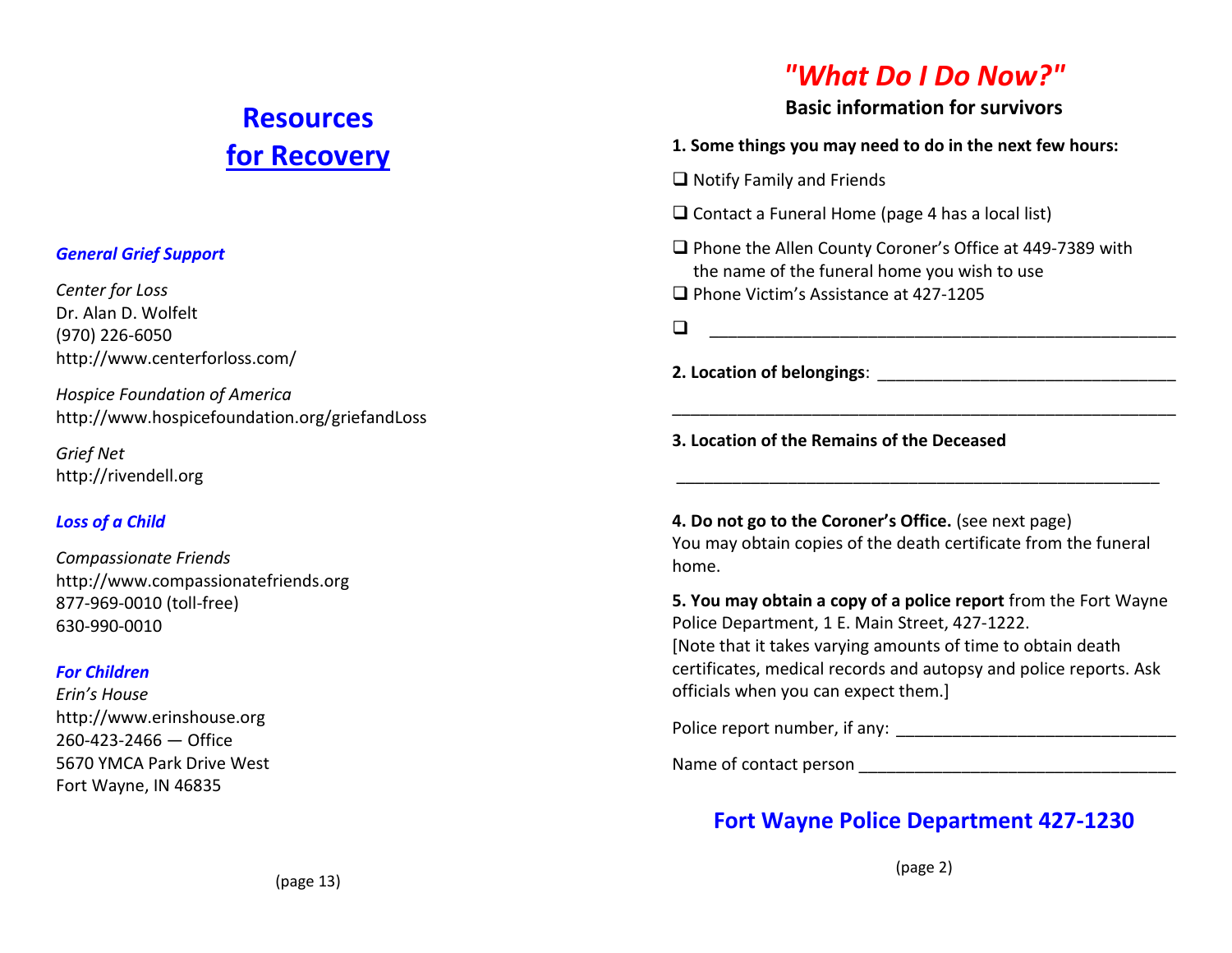### **Coroner's Office Information**

The following information is provided to assist you in making necessary arrangements for the deceased. The exact order of events may vary in certain cases.

- 1. The deceased has been taken to the Northeast Indiana Forensic Center in Fort Wayne for examination to determine the cause of death of your loved one.
- 2. Call the funeral home of your choice to inform them of the death and your desire to use their services. After you choose a funeral home contact the Coroner's Office (Phone 449-7389) and let them know which funeral home you have chosen.
- 3. If you have a question, you may phone the Allen County Coroner's Office at 449-7389, between 8:00 A.M. and 4:00 P.M. Monday – Friday.

#### **Do not go to the Coroner's office**.

- 4. The Coroner will normally take 24 to 48 hours before releasing the decedent to the funeral home.
- 5. Your funeral director will transport the body when the examination has been completed.
- 6. Your funeral director will make an appointment with you to come into his office to make funeral arrangements.

### **Surviving a Suicide Loss**

Suicide occurs when someone's pain and despair overwhelms their sense of hope and impairs their connection to the world. Experiencing a suicide death is traumatic and life-changing.



The grief process is complicated by the stigma and shame attached to suicide. Your family, friends, neighbors and colleagues may not know what to say and you may be tempted to avoid talking about the death.

Unfortunately the silence can lead to isolation which can worsen your grief process and increase your own suicide risk. It is essential to remember that you are not alone. There are other people who have lost loved ones to suicide.

You may connect to them through national and local grief resources that can help you cope after your loss.

#### **Local**

Suicide Aftercare Council 800-273-TALK *www.supportaftersuicide.org*

We The Living 260-450-1702 *www.wethelivingfw.org*

Visiting Nurse 260-435-3222 *www.vnfw.org/content/grief-support-services*

Mental Health America in Allen County Free Books & Advocacy 260-422-6441 *www.mentalhealthallencounty.org*

**National**

suicidology.org afsp.org survivorsofsuicide.com

The National Suicide Prevention Lifeline: 800-273-8255 (TALK)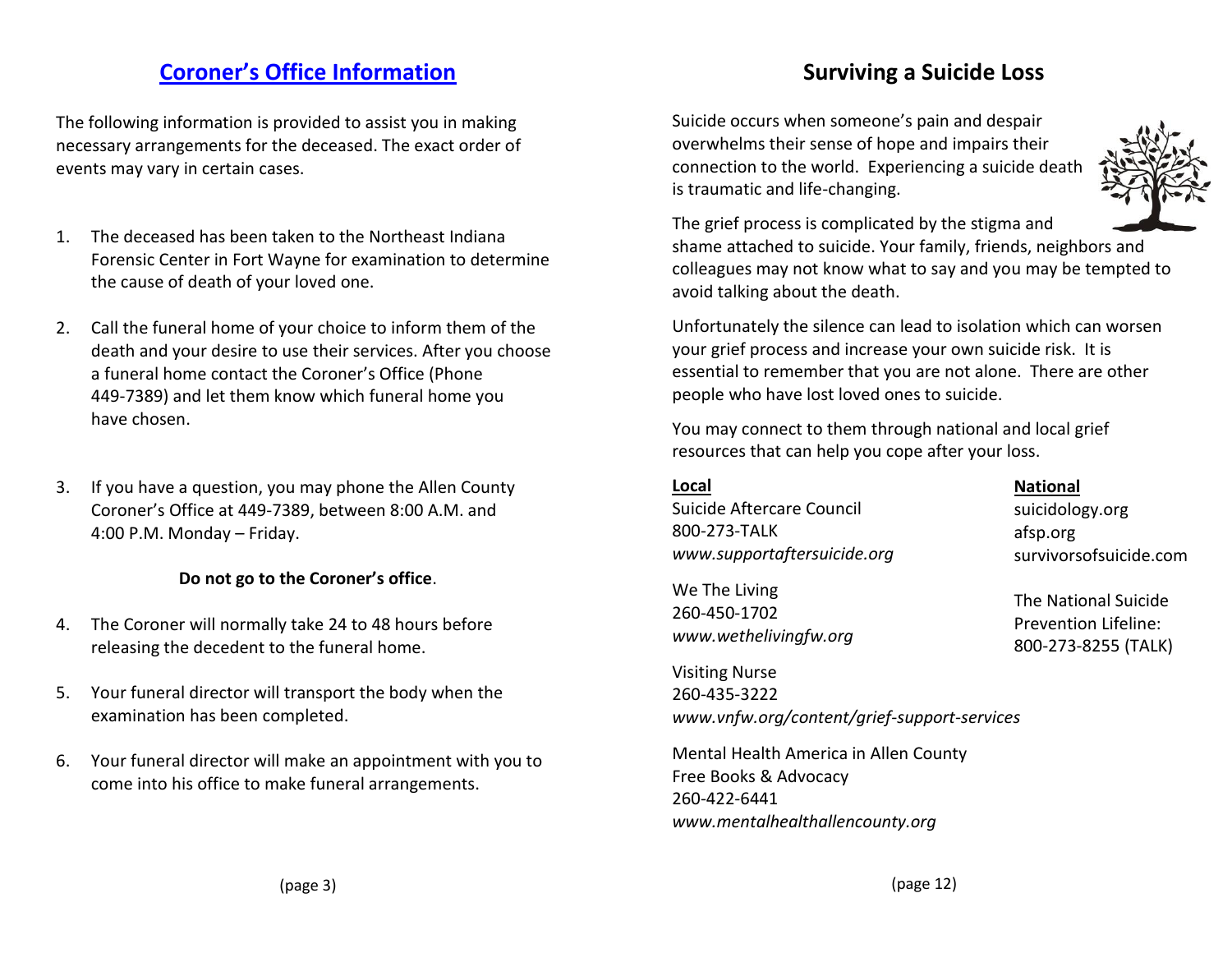# **A Plan for Intentional Mourning**

1. Set aside a time each day to mourn privately. Use photos, letters, mementos, or any definite reminder as aids in prompting memories.

2. Review the relationship chronologically from the earliest details to the most recent. Think about only part of the relationship at a time and try to remember every detail.

3. Allow yourself to experience any feelings that come. Let tears come.

4. Write your feelings in your journal. Record your memories. After each entry, read the entry aloud to yourself. (See "Suggestions for Journaling" Handout)

5. Write a short farewell to doing what you reviewed. Read this farewell aloud to yourself. If this is too painful, tell yourself you'll do it in the near future. Pace yourself when it comes to farewells. You'll know when you are ready for this.

6. Have a few friends that you talk with about your loss. Set ground rules with them so you don't wear out your welcome. Thank them. Do a few things with them when you don't talk about your loss.

7. After reviewing the entire relationship, spend some of your private sessions thinking and writing about the secondary losses. Some call these emotional losses or psychological losses.

8. Gradually develop new friends to replace those who slipped away after your loss. Don't waste any energy blaming those who disappear. This is common. You need a support system. It is the elixir of life for you right now. Initiate the introductions. Take charge of broadening your support base.

9. Spend some time each day being thankful for the blessings that are yours. Yes, you suffered a real loss. We can all agree on that. On the other hand, there are things for which you can be thankful. Celebrate those blessings.

10. As you notice the pain subsiding in your daily sessions, you can take a vacation from the daily sessions occasionally. Eventually you may want to reduce these sessions to once a week, but only when you can rehearse the memories without intense pain.

## **Fort Wayne Funeral Homes**

The following are listed for your convenience. The City of Fort Wayne and the Fort Wayne Police Department do not suggest any particular provider.

**Advantage Funeral & Cremation Services** (phone 490-4060) 2403 E. Wallen Road, 46825

**C. M. Sloan & Sons** (phone 422-4232) 1327 North Wells Street, 46808

**Carmichael Funeral Service** (phone 422-5359) 831 E Jefferson Blvd, 46803

**Covington Memorial Gardens & Funeral Home** (phone 432-2508) 8408 Covington Road, 46804

**Ellis Funeral Home** (phone 422-6958) 1021 E. Lewis Street, 46803

**Elzey-Patterson-Rodak Home for Funerals** (phone 747-3186) 6810 Old Trail Road, 46809

**Hockemeyer & Miller Funeral Home** (phone 485-8500) 6131 St. Joe Road, 46835

**Klaehn Fahl & Melton Funeral Homes** (phone 424-1525) 420 W. Wayne Street, 46802 6424 Winchester Road, 46819

**McComb, D.O. & Sons Funeral Homes** (phone 426-9494) 1140 Lake Avenue, 46805 6301 Fairfield Avenue. 46807 4017 Maplecrest Road, 46815 1320 East Dupont Road, 46825 8325 Covington Road, 46804 Mungovan & Sons Memorial Chapel 2307 W. Main Street, 46808 2114 S Calhoun Street, 46802

**Midwest Funeral Home and Cremation Society** (phone 496-9600) 4602 Newaygo Road, 46808

**Nelson Memorial Gardens, Inc.** (phone 422-5577) 1338 Eliza Street, 46803

**Tom Mungovan Funeral Home** (phone 744-4124) 2221 S. Calhoun Street., 46802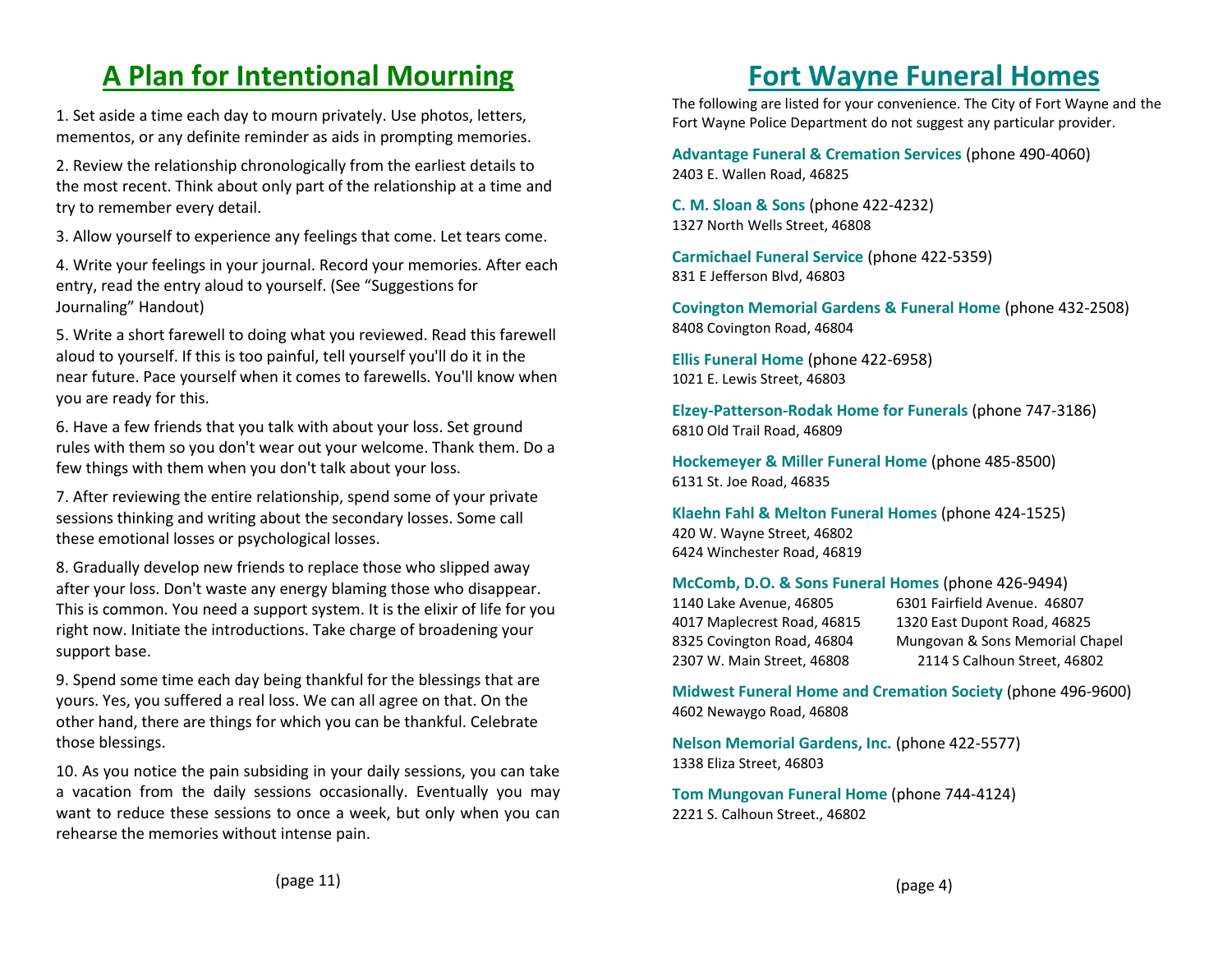## **Making Funeral Arrangements**

The following items will assist you in making funeral arrangements. If some items are not available, your Funeral Director may be able to help you in obtaining them.

**Social Security Number** – Benefits that are available will be explained by your Funeral Director. You will need the Social Security number of the deceased to assist you in making a claim.

**Veteran's Benefits** – In order to apply for these benefits you will need Veterans Administration identification, such as discharge papers, military service number or identification card.

**Vital Records** – An important part of the arrangement process is the recording of vital personal data that will form the official record of death. Listed below are some items that are commonly helpful.

- $\checkmark$  Deceased's place of birth
- $\checkmark$  Deceased's date of birth
- $\checkmark$  Mother's given and maiden name and place of birth
- $\checkmark$  Father's name and place of birth

**Insurance Policies** – If the deceased person made pre-arrangements, purchased one or more burial policies, and/or had life insurance policies you should take them to the meeting with the Funeral Director.

**Newspaper Notices** – The Funeral Director should notify local papers as well as papers in other cities. It may be helpful to list the survivors on a piece of paper. The newspapers are interested in the activities of individuals. A list of clubs, organizations, church membership, etc., will be helpful.

**Clothing** – Families often ask about clothing. It is the policy of most funeral homes to completely dress all bodies, including undergarments. The type of clothing is usually optional and often reflects the individual's taste.

**Photograph** – A photograph of the deceased can be of help to the funeral director. The same photo may be used for the obituary. Be aware that many newspapers charge to print photos.

# **Sample Letters**

### **To Deceased's Employer**

Dear  $\Box$ 

This letter is to inform you that my (husband, wife, etc.) died on (month, day, year).

I would appreciate information on fringe benefits, such as group life insurance coverage, pension funds, accrued vacation or sick pay, disability pay, terminal pay allowance, gratuity payments, unpaid commissions, credit union balance, service recognition awards, etc.

Please send a list of documents you require and any necessary forms to be completed.

Sincerely,

(Your signature) (Your full name - typed) (Your address – typed) (Your telephone number – typed)

### **To Creditors**

**(page 7)** Dear  $\Box$ 

This letter is to inform you that my (husband, wife, etc.) died on (month, day, year).

I wish to inquire whether (his/her) loan was covered by a credit life insurance plan offered by your organization.

Please send a list of documents and/or information necessary to file a claim. I will appreciate a response at your first convenience.

Sincerely,

(Your signature) (Your full name - typed) (Your address – typed) (Your telephone number – typed)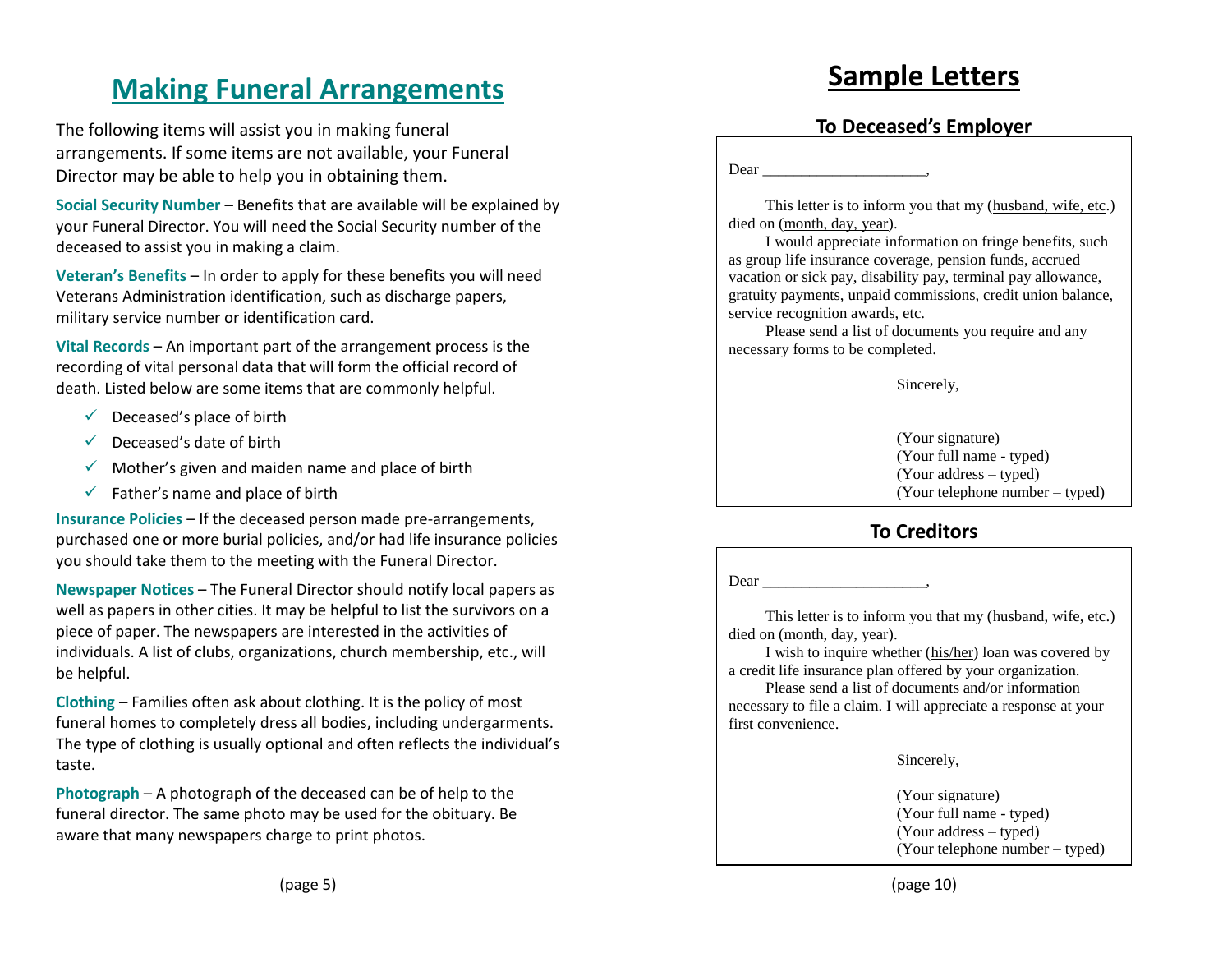# **Lifestyle Tips For People in Grief**

- $\checkmark$  Discipline yourself to eat regularly, even if you feel as if you cannot eat as much as usual.
- $\checkmark$  Eat a balanced diet.
- $\checkmark$  Avoid sweets and fatty foods.
- $\checkmark$  Drink 8 10 glasses of water per day.
- $\checkmark$  Schedule 20 to 30 minutes of vigorous exercise daily. CONSULT YOUR PHYSICIAN ABOUT APPROPRIATE EXERCISE FOR YOUR AGE AND CONDITION.
- $\checkmark$  Concentrate on deep breathing in the open air.
- $\checkmark$  Concentrate on keeping good posture.
- $\checkmark$  Try to catch a nap during the day.
- $\checkmark$  Avoid alcoholic beverages altogether. Alcohol is a depressant.
- $\checkmark$  Avoid caffeine hot or cold. This stimulates then lets you down.
- $\checkmark$  Avoid solitary TV watching.
- $\checkmark$  Keep regular hours.
- Keep a balance between work, relationship and aloneness.

# **How Do I Choose A Funeral Home?**

**Reputation** – Many families prefer to use a funeral home they are familiar with. Perhaps you have visited a funeral home and felt comfortable with the surroundings or staff.

**Location** – Is it important that the funeral home is close to your home or other family members?

**Price** – Federal law requires that all price information concerning funeral goods and services be available by phone. You may also obtain price information in written form upon request.

# **A Word of Caution**

### **Secure Your Home**

It is common for friends and neighbors to ask what they can do for you in a time of need. Perhaps asking someone to "house sit" or keep an eye on your property during the hours of the funeral ceremonies would be a good suggestion.

### **Beware of Fraud**

Every year, survivors become vulnerable to those who prey on the suffering of others. The most vulnerable are individuals who are not accustomed to handling their own financial affairs.

There are people who will search the obituary pages of newspapers to find unsuspecting targets. Some of the fraud schemes involve someone promising to deliver a product or service. Others offer to inspect your home and then invent a problem that needs immediate and costly repair.

A good rule of thumb is to never do business with anyone before checking his or her reputation with the local Better Business Bureau.